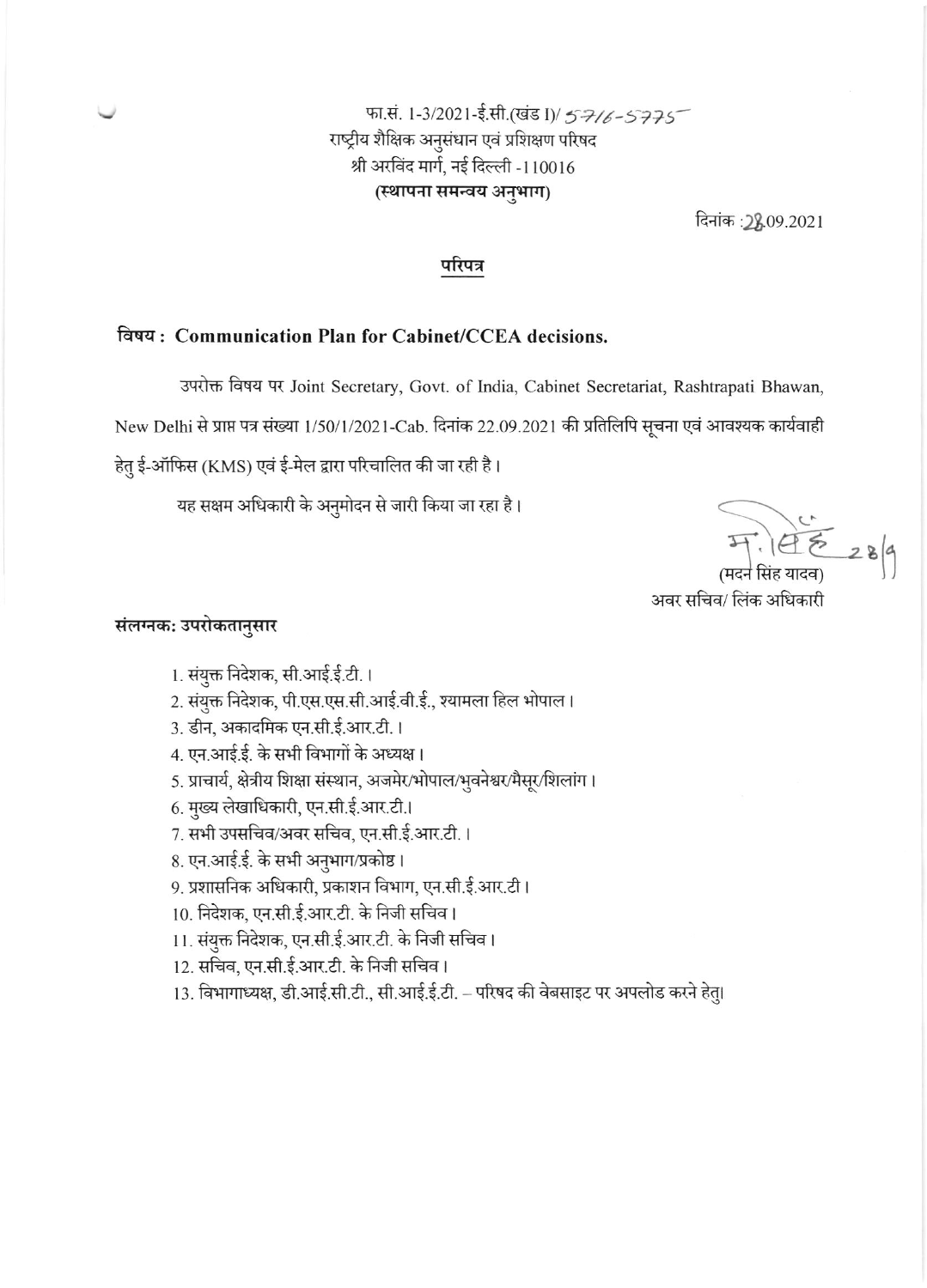$Em<sub>ar</sub>$ 

## Sridhar Srivastava

## Fwd: Instructions in respect of Cabinet/CCEA notes

From : Vipin Kumar <jscord-education@nic.in > Subject : Fwd: Instructions in respect of Cabinet/CCEA notes

To : Manoj Ahuja <chmn-cbse@nic.in>, Vinayak Garg <sup>&</sup>lt;com missioner. nvs@gov. in >, Nidhi Panday <commissioner-kvs@gov.in>, Sridhar Srivastava <director.ncert@nic.in>, cm@nios.ac.in, kvs commissioner <kvs.commissioner@gmail.com >, commissionernvs@yahoo.com, ms@ncte-india.org

Cc : sankha roy < sankha.roy@nic.in >

Thu, Sep 23, 2021 04:44 PM  $\mathcal{D}1$  attachment

M

h,h

 $\partial x$ 

 $\tilde{\iota}$ 

 $\sqrt$ 

 $\mathbb{F}$ 



From: "Ms Anita Karwal" <secy.sel@nic.in> To: "Vipin Kumar" <jscord-mhrd@gov.in> Sent: Thursday, September 23, 2021 2:22:23 PM Subject: Fwd: Instructions in respect of Cabinet/CCEA notes

Circulate to all BHs.

sd/- Secy.(SE&L) 23.09.2021

From: "Cabinet Secretariat" <cabsec@gov.in> To: "secy sel" <secy.sel@nic.in> Cc: cabsec@gov.in Sent: Wednesday, September 22, 2021 7:33:39 PM Subject: Instructions in respect of Cabinet/CCEA notes

 $\mathcal{L}$  and  $\mathcal{L}$  and  $\mathcal{L}$  and  $\mathcal{L}$  and  $\mathcal{L}$  and  $\mathcal{L}$  and  $\mathcal{L}$  and  $\mathcal{L}$  and  $\mathcal{L}$  and  $\mathcal{L}$  and  $\mathcal{L}$  and  $\mathcal{L}$  and  $\mathcal{L}$  and  $\mathcal{L}$  and  $\mathcal{L}$  and  $\mathcal{L}$  and  $\mathcal{L}$  and

The OFfice Memorandum regarding instructions in respect of Cabinet/CCEA notes is enclosed. It is also available on https://esamiksha. gov. in

Secs

SCCAP)

With Regards, eSamikSha Team Cabinet Secretariat Rashtrapati Bhawan New Delhi - 110004

4 1  $\hat{g}$ L

 $411$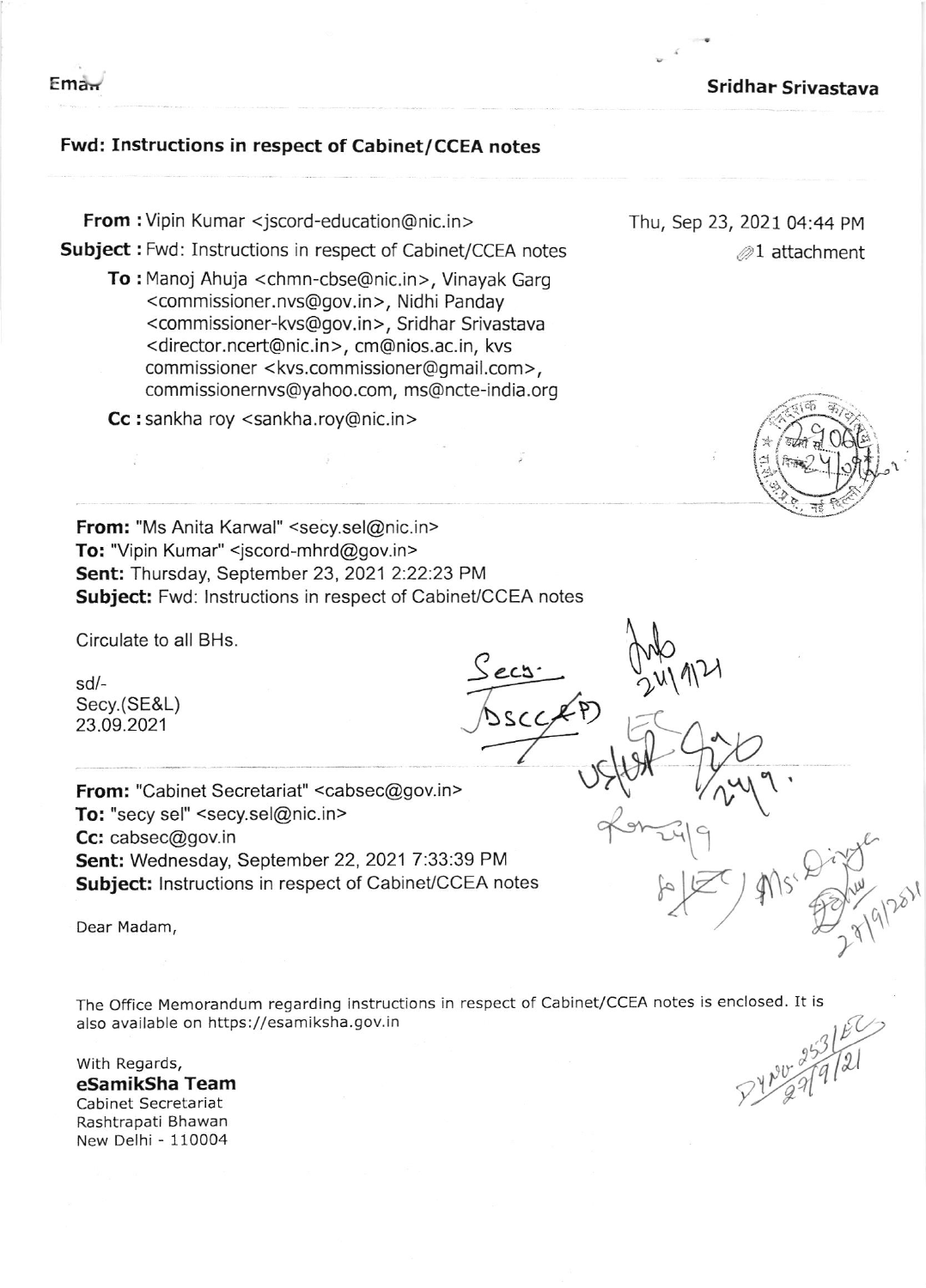

Sabka Saath<br>Sabka Vikas<br>Sabka **Vishwa**s<br>Sabka **Prayas** 

 $\frac{1}{2}$ 





Sabka Saath<br>Sabka Vikas<br>Sabka Vishwas<br>Sabka Prayas



202109220730\_4JCS02.pdf 570 KB